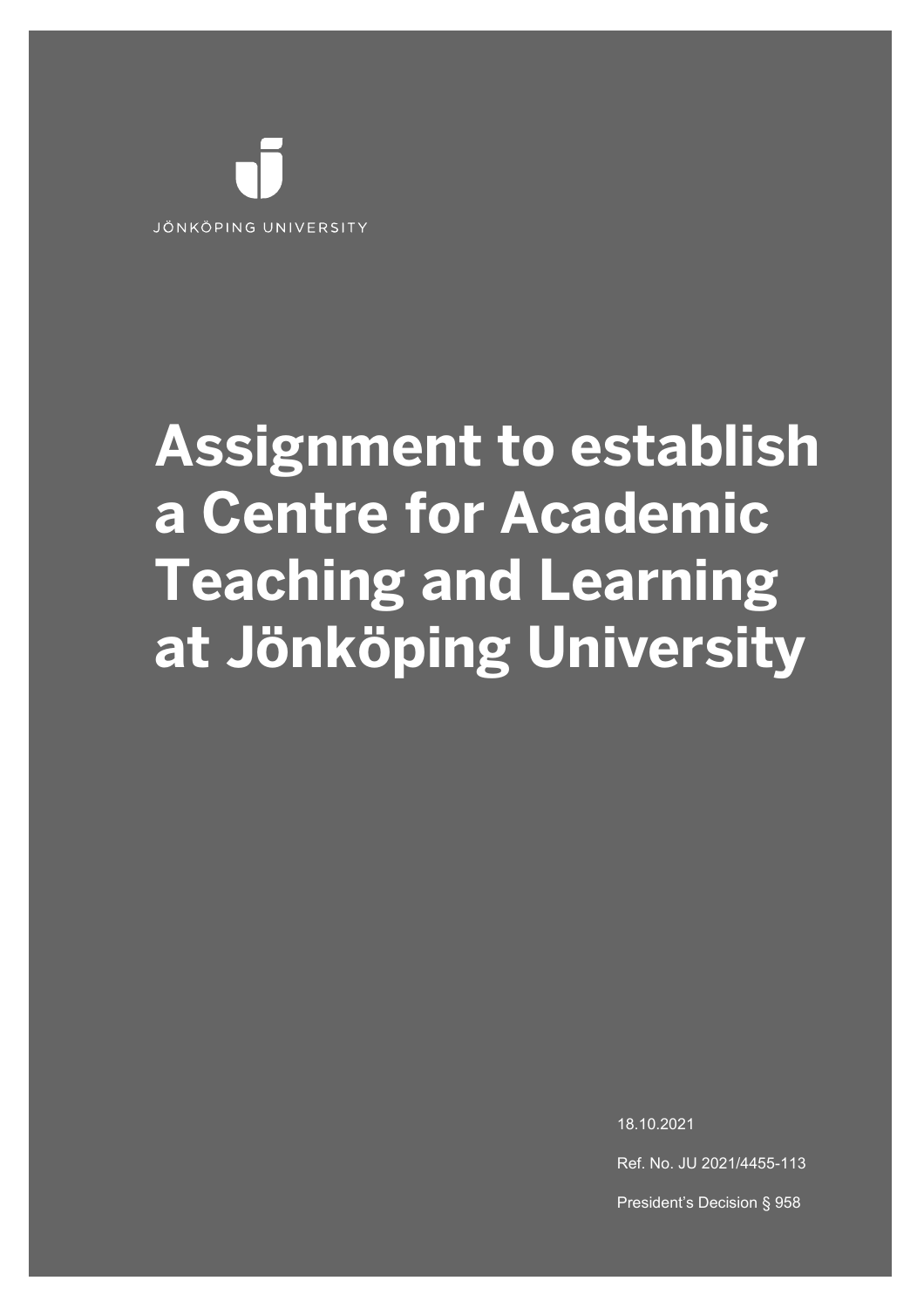# **1 The challenges facing Jönköping University and the aim of the assignment**

Jönköping University (JU) is facing major challenges. In part, this is due to societal changes in conjunction with the COVID-19 pandemic; for example, students' and teachers' experiences (positive as well as negative) of distance learning have shown the need to evaluate and develop previously accepted pedagogical methods. Distance examinations held during the pandemic have also highlighted the need to develop improved examinations in order to achieve a higher degree of precision and legal certainty. JU also lacks a university-wide seminar culture for pedagogical issues. Competence in teaching and learning in higher education is dispersed across the university's four schools with little or no collaboration. The existing range of courses on academic teaching and learning needs to be developed to cover both theoretical knowledge and practical know-how.

Meeting these challenges will require a sustainable, functional organisation that can offer pedagogical support and inspiration to JU's teachers. In order to build such an organisation, we intend to establish a Centre for Academic Teaching and Learning at Jönköping University. This will be accomplished by expanding the scope of the University Library's assignment to encompass support for the pedagogical development of JU's teaching staff.

Aim of the assignment: To establish a Centre for Academic Teaching and Learning at Jönköping University.

The assignment includes the centre's responsibility for driving the development of JU's academic teaching and learning courses. The Centre for Academic Teaching and Learning should primarily offer support in four ways: via a digital platform on the JU website; through personal meetings with individual or small groups of teachers; by organising large meetings such as university-wide courses and seminars; and by providing relevant premises, including the teaching lab described below. Organised meetings arranged by the Centre for Academic Teaching and Learning can suitably take the form of courses, seminars and/or workshops. It would also be appropriate for the Centre for Academic Teaching and Learning to act as JU's point of contact for international, national and regional partners in the field of teaching and learning in higher education.

The Centre for Academic Teaching and Learning will need to work closely with the core business and facilitate the achievement of JU's vision of being a leading knowledge environment.

## **2 The scope of the expanded assignment**

Overall objective: The overall objective of the Centre for Academic Teaching and Learning is to contribute to that Jönköping University can continue to be and be perceived as an institution that provides higher education using relevant, modern pedagogy and technology, as well as further increasing the perception of JU's teachers as highly professional in terms of both the content and methods of their teaching.

The expanded assignment can be divided into three parts, each of which has its specific goals. No later than by the end of 2022 and 2023, reports shall be submitted to the Vice President for Education regarding the progress of the assignment in order to ensure that the centre is in a position to achieve its overall objective.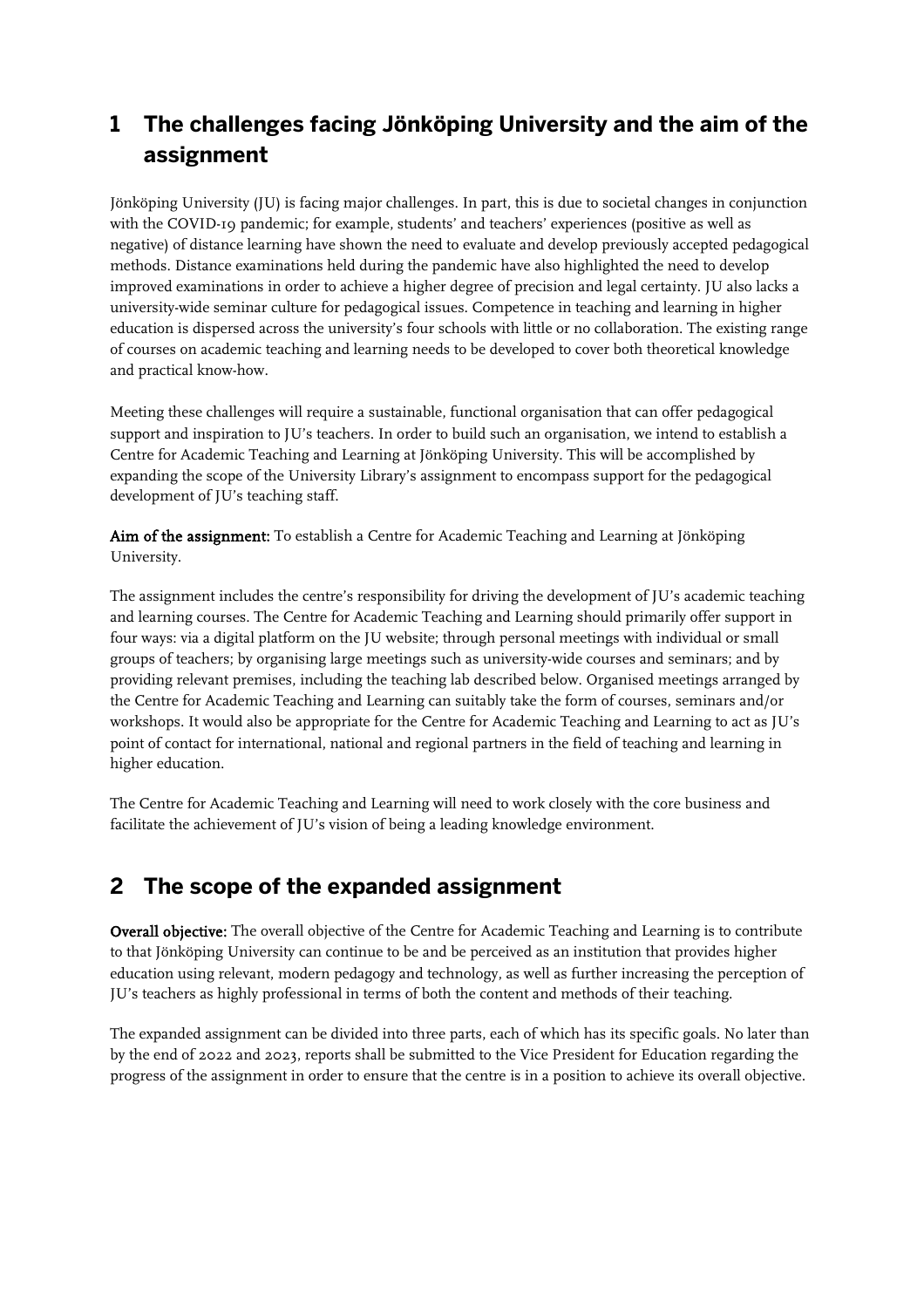#### Part 1: Creating the necessary conditions

The assignment shall lead to that:

- a framework to support JU's teaching staff is in place and the Centre for Academic Teaching and Learning's organisation is staffed with the relevant functions for future periods;
- an attractive, relevant university-wide range of academic teaching and learning courses has been specified, including prerequisite courses, courses in introductory training on teaching at a higher education institution in Sweden, courses and training on more specific teaching methods and aspects such as fair examinations; and
- a platform on the JU website where teachers can find tips and advice on teaching and learning in higher education, and where information on available support is clearly presented.

#### Part 2: Creating an inspiring environment

The assignment shall lead to that:

• JU has one or more teaching labs in which JU's teachers can test state-of-the-art methods and tools for teaching and learning in higher education. The teaching lab(s) shall be equipped and ready for use no later than the end of 2023 and a plan shall be in place for how such premises can be kept up to date and relevant and made available to all of JU's teachers regardless of which school they are affiliated to.

#### Part 3: Ongoing pedagogical support for teachers

The assignment shall lead to that:

- by the end of 2023, all of JU's teachers will have been offered support for teaching technology and formulating legally certain examinations. All teachers shall be offered attractive seminars on issues related to teaching and learning in higher education; and
- no later than the end of 2023, functioning procedures are in place to annually offer all JU teaching staff support for teaching technology, to annually offer all JU teachers regular, attractive seminars on issues related to teaching and learning in higher education, and to offer all JU teachers an attractive, relevant range of academic teaching and learning courses.

The Centre for Academic Teaching and Learning's remit shall include monitoring and documenting the results of the entire range of JU's academic teaching and learning support (personal support, courses, seminars, teaching labs, etc.) and how the support is distributed among JU's schools.

## **3 Organisational aspects**

One fundamental principle of JU's support for teaching and learning in higher education is that the support should be available to every teacher at JU at no additional cost to the individual teacher or course. Another equally fundamental principle is that all of JU's teachers shall be offered equal opportunities to use the resources of the centre, regardless of their school affiliation.

Achieving the objectives of a Centre for Academic Teaching and Learning at Jönköping University is predicated on the centre being organised in a manner that allows the university's core business to exert influence over its operations. This is especially true when it comes to staffing. Therefore, JU's Strategic Committee for Education (SRU) will act as a reference group on key issues.